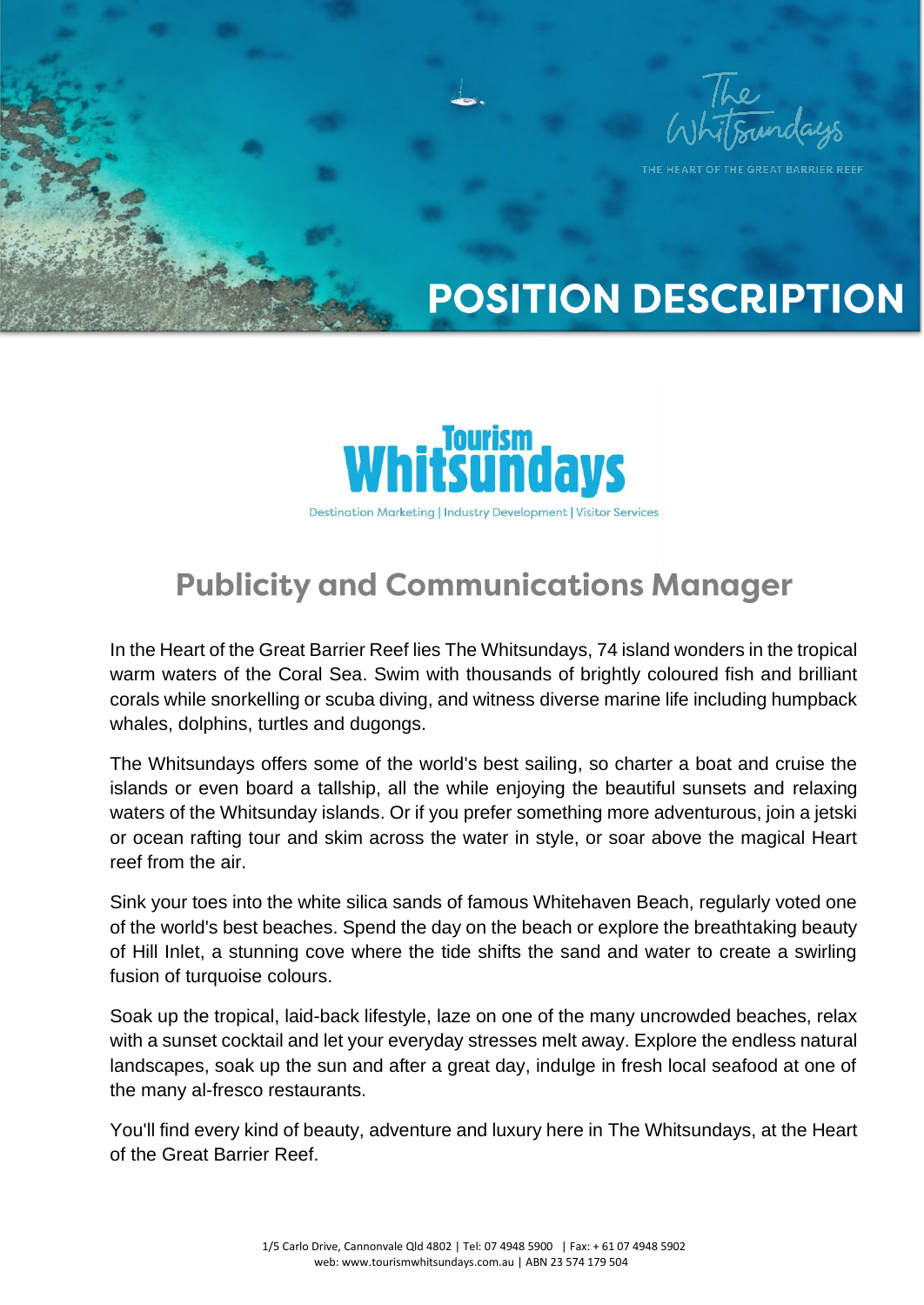### **Position Description**

| <b>Position title:</b> | <b>Publicity and Communications Manager</b>                              |
|------------------------|--------------------------------------------------------------------------|
| Location:              | Tourism Whitsundays Head Office, 1/5 Carlo Drive, Cannonvale QLD<br>4802 |
| <b>Reports to:</b>     | <b>CEO/ Marketing Manager</b>                                            |
| Direct reports:        | Nil                                                                      |

**Basis of Employment:** Full time

### **Our Organisation**

The Whitsunday Tourism Association was originally established in 1982 as the peak industry association responsible for destination promotion and development for the region.

The Tourism Whitsundays (TW) Board consists of a maximum 11 directors - 7 elected directors and up to 4 invited directors, representing Island Resorts, Accommodation, Marine, Youth and Tourism Transport sectors, Tourism & Events Queensland, Whitsunday Regional Council Mayor, Bowen Tourism & Business Chair, and selected invitees.

TW is seeking to recruit talented and committed professional who:

- Recognises, values, and respects the privilege of working for the community;
- demonstrates leadership by making a difference and achieving positive outcomes;
- behaves in a way that earns trust and mutual respect;
- supports others and respects diversity;
- understands the importance of relationships;
- strives for solutions-based approaches; and
- behaves in an ethical and accountable manner.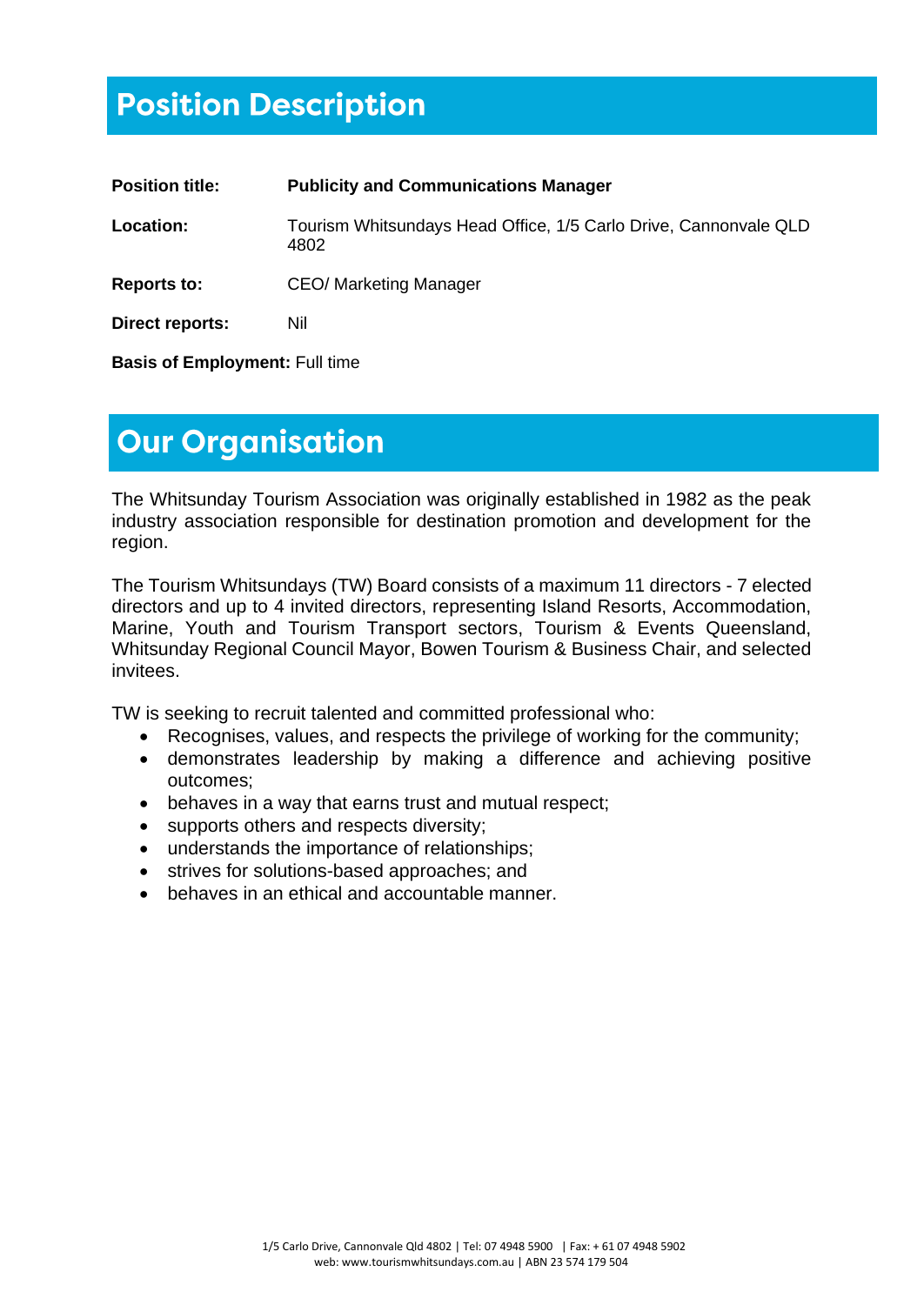### **Purpose of the role**

The Publicity and Communications Manager develops and implements all public relations activities and marketing content initiatives, across multiple platforms and formats to drive visitation, dispersal, expenditure and length of stay across the Whitsundays Region. The position has no direct reports; however works closely with the wider team on publicity, communications and content. Marketing support staff at times will take instruction and direction from the Publicity and Communications Manager. This position will require budgetary responsibility; the ability to develop and implement the PR and digital strategy; capacity to manage and maximise media partnerships, strong engagement with local and regional media to drive the corporate success of the organisation; and global media relationships to drive the success of the destination and its members.

## You will bring to the role

- Strong relationships with media outlets regionally, nationally, internationally or the drive to build
- 5 years' experience in public relations, corporate communications, social media management, website development and content marketing
- Proven track record designing and executing successful public relations campaigns
- Proficiency in creating, editing, and promoting written, visual and digital content
- Ability to develop and implement PR & Digital Content Strategy for the organisation that is underpinned by the Marketing Plan
- Ability to develop content consistent with the Company's brand voice, style and tone
- Understanding of the top media channels in the industry, which content and approaches work on each and why
- Clear articulation of the business goal behind the creation of a piece of content
- Ability to manage a set of goals involving diverse contributors and content types
- Outstanding writing and editing skills
- Ability to interpret technical information and translate it into simple, effective communications
- Ability to synthesize complex information and situations to develop clear solutions and recommendations
- Proficiency in the use of Microsoft Office products, in particular SharePoint, Teams, Word, Excel, PowerPoint and Outlook, and other software systems with accurate word processing and data entry skills

### **Must have Great to have Great to have**

- Experience in the tourism industry
- Degree in Marketing, Advertising, Communications, Digital Communications
- Understanding of the top media channels in the industry, which content and approaches work on each and why
- Crisis Management
- Comprehensive knowledge of the Whitsundays and its experiences
- A can-do attitude and the willingness to go beyond the call of duty when the need arises.
- Experience in developing trade and/or PR familiarisation trip itineraries.
- Comprehensive knowledge of the Whitsundays and it's experiences
- Knowledge of e-comms systems such as MailChimp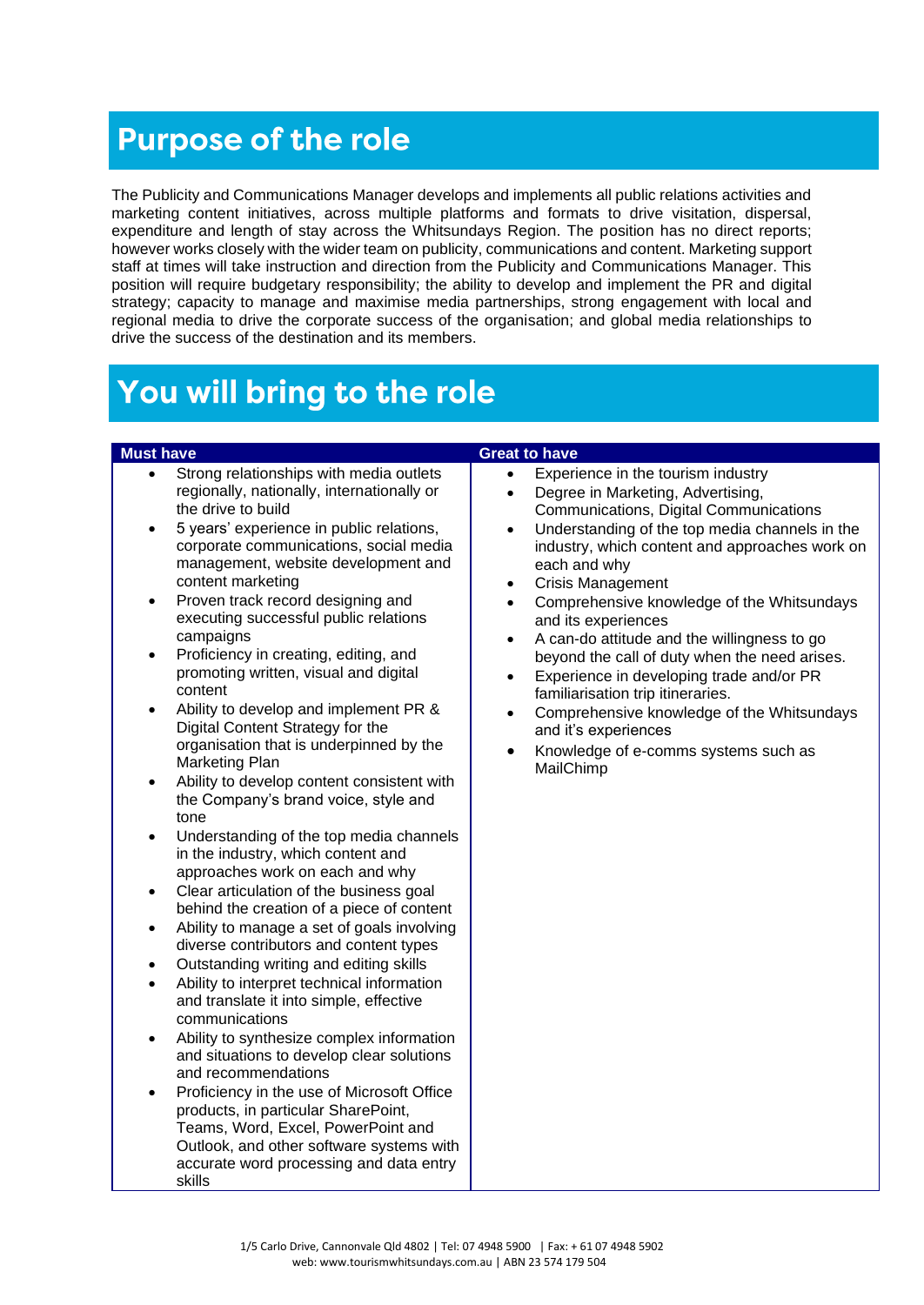# How will you do it?

| <b>Capability</b>                                                                                                                                                               | How you will display it                                                                                                                                                                                                                                                                                                           |
|---------------------------------------------------------------------------------------------------------------------------------------------------------------------------------|-----------------------------------------------------------------------------------------------------------------------------------------------------------------------------------------------------------------------------------------------------------------------------------------------------------------------------------|
| $\bullet$ Agile<br>Being adaptable and flexible through<br>changing thinking and behaviour in<br>response to new information when faced<br>with challenges.                     | • Seeks higher responsibility when initiatives are likely to impact<br>Team Solutions focused when managing obstacles to change<br>$\bullet$<br>Considers, and assures relationship owners, for stakeholders<br>$\bullet$<br>who may be affected by a workplace or industry change                                                |
| • Influential<br>Encouraging people to understand and<br>accept new or alternative options to guide<br>behaviours and decisions.                                                | • Assures correct decision-makers are involved and prepares<br>information to help "set the scene"<br>Shares interests and considerations from various perspectives<br>l.<br>when exploring options<br>Maintains composure and constructive communication when<br>$\bullet$<br>interactions become challenging or confrontational |
| • Collaborative<br>Working with others as a team player and<br>sharing resources and information that<br>may improve individual, team, TW and/or<br>stakeholders effectiveness. | Seeks expert input (internal/external) at various stages of work<br>$\bullet$<br>delivery (e.g. strategising, planning, implementing or reviewing)<br>Recognises efforts and inputs from others<br>Makes time to check-in with team members and broader<br>$\bullet$                                                              |
| • Focused on Greater Good<br>Approaching work and stakeholders with a<br>genuine focus on the greater good to<br>achieve TW's outcomes and strengthen<br>partnerships           | Uses "how and why" questions to understand the value of work<br>$\bullet$<br>activities, rather than comply<br>Language, decisions and actions align with TW's direction and<br>$\bullet$<br>role of TW's partners<br>Attends events and reviews information to keep updated on<br>$\bullet$<br>TW and its value add              |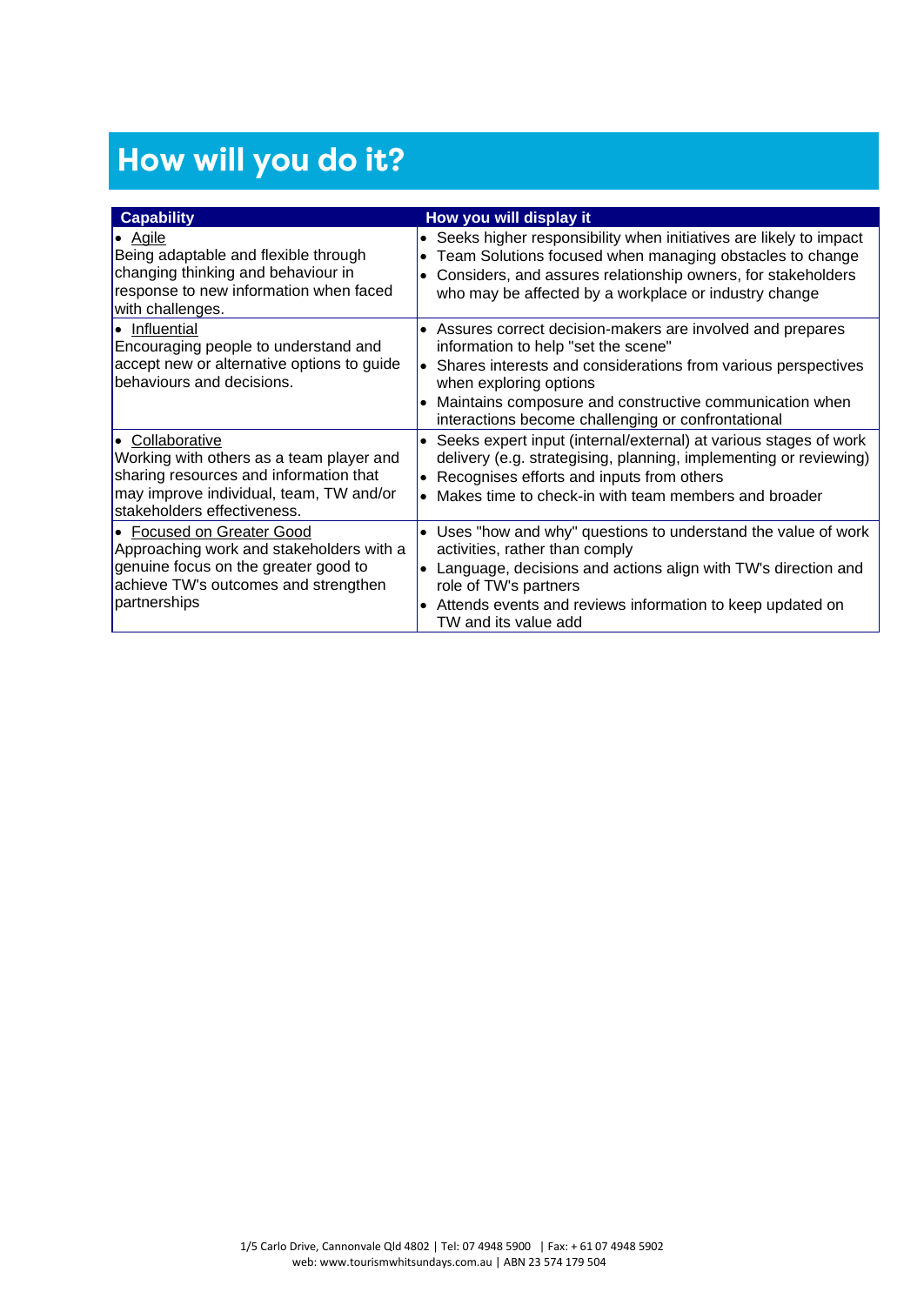# What will you do?

| <b>Accountability</b>            | <b>Major Activities</b>                                                                                                     |
|----------------------------------|-----------------------------------------------------------------------------------------------------------------------------|
| Publicity                        | Create engaging editorial copy including press releases, feature<br>$\bullet$                                               |
|                                  | stories, blog posts, fact sheets, drive itineraries, pic ops, media                                                         |
|                                  | alerts, short videos, etc., and upload relevant content to TW's                                                             |
|                                  | media distribution tools.                                                                                                   |
|                                  | Identify angles and pitch story ideas and copy to targeted media<br>$\bullet$                                               |
|                                  | outlets including on-line, print, broadcast, social media and key                                                           |
|                                  | influencers.                                                                                                                |
|                                  | Initiate global publicity through the dissemination of relevant media<br>$\bullet$                                          |
|                                  | content to all key partners in consultation with the Marketing Team                                                         |
|                                  | & CEO.                                                                                                                      |
|                                  | Develop itineraries for media and key digital influencers.<br>$\bullet$                                                     |
|                                  | Maintain an understanding of industry trends affecting customers<br>$\bullet$                                               |
|                                  | and make appropriate recommendations regarding communication                                                                |
|                                  | strategy surrounding them.                                                                                                  |
|                                  | Manage and support PR activations through partner media<br>$\bullet$                                                        |
|                                  | agencies.                                                                                                                   |
| <b>Corporate Communications</b>  | Proactively source, research and write a variety of communication<br>$\bullet$                                              |
|                                  | tools including: newsletters, and internet websites, media releases,                                                        |
|                                  | speeches, briefing notes and other tools as requested.                                                                      |
|                                  | Coordinate corporate events key announcement activity and<br>$\bullet$<br>respond to media enquiries.                       |
|                                  | Facilitate media opportunities and interviews with key regional and<br>$\bullet$                                            |
|                                  | local media to promote the work of Tourism Whitsundays.                                                                     |
|                                  | Provide communications advice and briefings to key stakeholders<br>$\bullet$                                                |
|                                  | as required.                                                                                                                |
|                                  | Be agile and responsive in engaging with internal and external<br>$\bullet$                                                 |
|                                  | stakeholders to assist in the development of and aligned with TWs                                                           |
|                                  | corporate objectives.                                                                                                       |
|                                  | Amplify Tourism Whitsundays achievements through social media<br>$\bullet$                                                  |
|                                  | platforms, Facebook, TikTok and LinkedIn.                                                                                   |
|                                  | Manage the company e-newsletter fortnightly<br>$\bullet$                                                                    |
|                                  | Prepare the content for the columns in the local newspapers.                                                                |
| <b>Stakeholder Relationships</b> | Develop strong links across TW groups to ensure two-way<br>$\bullet$                                                        |
|                                  | feedback relating to corporate communications issues.<br>Provide high level of customer service to TW internal and external |
|                                  | $\bullet$<br>stakeholders to assist in the development of wider corporate                                                   |
|                                  | strategies.                                                                                                                 |
| Planning and team work           | Develop multi-media PR/digital plans for campaigns and<br>$\bullet$                                                         |
|                                  | brainstorm ideas and opportunities to drive consumer awareness of                                                           |
|                                  | the key visitor experiences in Whitsundays destinations.                                                                    |
|                                  | Proactively become familiar with the Whitsunday's tourism<br>٠                                                              |
|                                  | products, events and experiences.                                                                                           |
|                                  | Project manage the best publicity outcomes for TW, members and<br>٠                                                         |
|                                  | the destination.                                                                                                            |
| <b>Digital Assets</b>            | Keep the Tourism Whitsundays website current and fresh through<br>$\bullet$                                                 |
|                                  | constantly creating new content and updates to design.                                                                      |
|                                  | Develop and implement the Whitsundays messaging through the<br>$\bullet$                                                    |
|                                  | destination social media accounts Twitter, Facebook, YouTube,                                                               |
|                                  | Instagram, TikTok and look at new and emerging platforms to<br>engage with.                                                 |
|                                  | Use market insights to develop written and visual content that<br>$\bullet$                                                 |
|                                  | engages visitors.                                                                                                           |